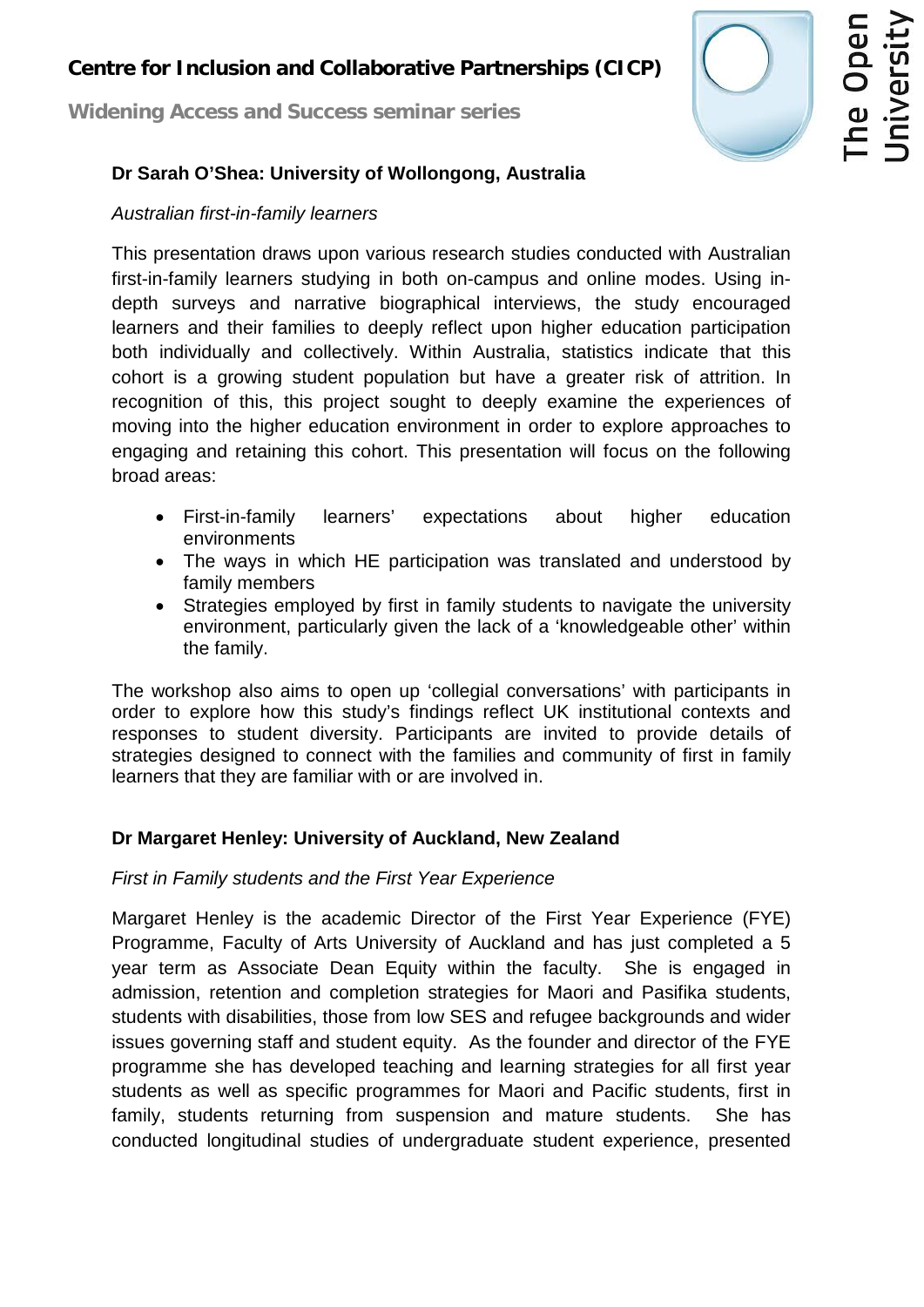# **Centre for Inclusion and Collaborative Partnerships (CICP)**

**Widening Access and Success seminar series**



conference papers and published on aspects of teaching and learning and FYE initiatives to enhance student success in their first year of tertiary study.

# **Sam Broadhead: Leeds College of Art**

# *Studio practice and first in family students*

The impact of what Basil Bernstein called visible and invisible pedagogies on 'first in family' art and design higher education students, is explored. Comments from students who have working-class backgrounds and are studying on an art and design degree are analysed using Bernstein's concepts. It is argued that art and design education uses a 'signature pedagogy' known as studio practice which privileges certain groups of students above others. There are three reasons for this. Firstly, students require confidence in different modes verbal and written communication in order to flourish in the studio. Secondly, tutors engage in surveillance within the studio space and this can lead to them sometimes misreading the behaviour of 'non-traditional' students. Finally students coming to art and design education without previous exposure to its signature pedagogy can become confused and frustrated whilst at the same time not understanding the significance of studio space and time. Those students who have been able to develop the linguistic skills within the family and may have had parents or siblings who have previously received an art and design education are more able to thrive within the art school and particularly learn well within a studio context. Interventions designed by the art schools to prepare 'first in family' students for learning in art and design higher education are evaluated.

# **Professor Jacqueline Stevenson: Sheffield Institute of Education**

# *Rethinking 'first in family': using community cultural wealth as a route to student success*

Access and participation rates are highly inequitable for certain groups of students in UK higher education, particularly those from low socio-economic backgrounds, students from particular ethnic groups, mature learners and first in family (FiF) students - who may, of course, be representative of all those other groups. The concept of FiF has, historically, been used as a binary divide to think about ways of supporting students, with those who are not FiF assumed to have the requisite social and cultural capital, academic skills and financial resources needed to be successful in HE, and those who are FiF, in general, assumed to be lacking them. Such approaches are problematic on two levels: first, they treat FiF students as a homogenous group when they are not; and second, institutional interventions invariably focus on rectifying these students' social and academic 'deficits'. In this